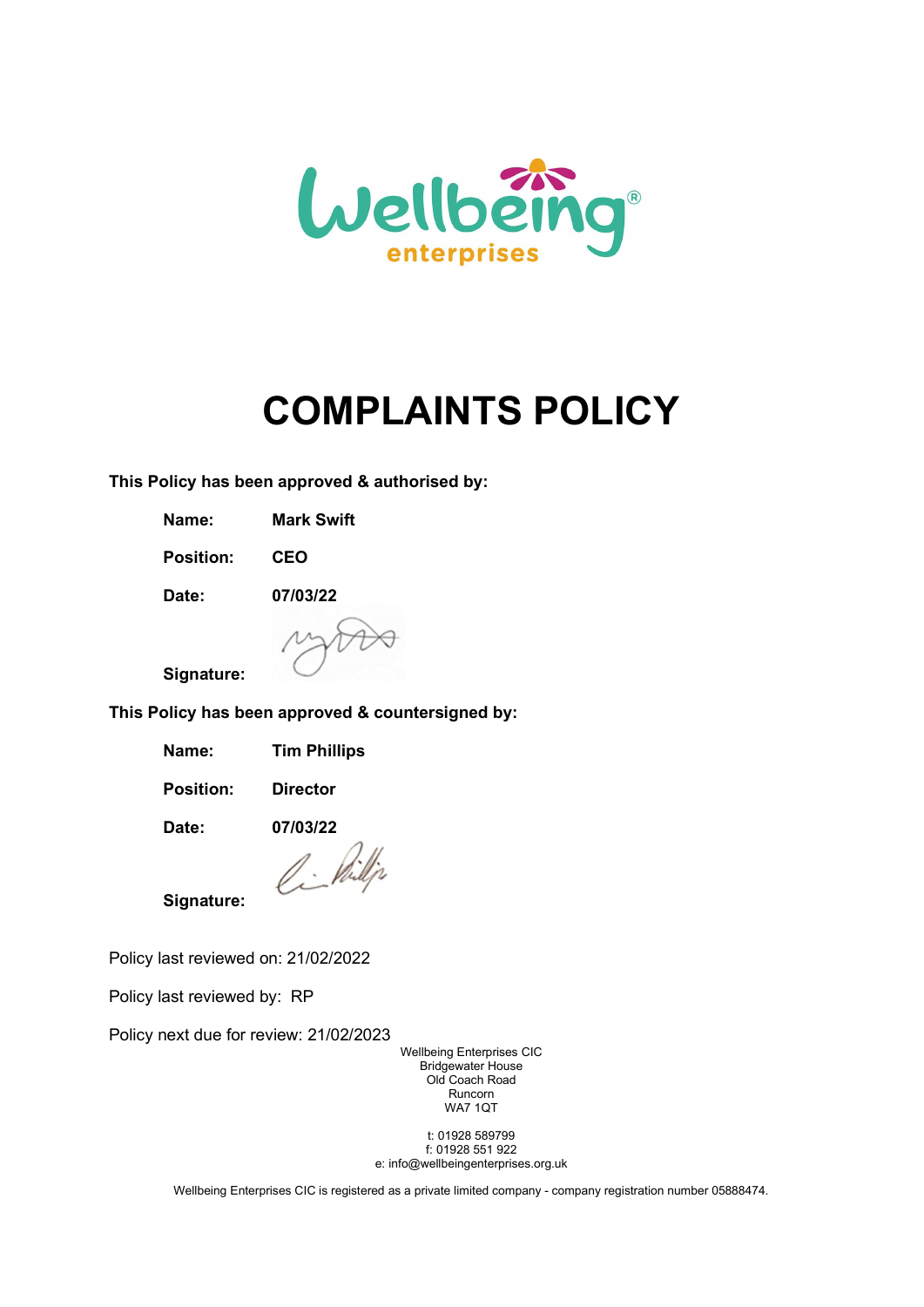# HUMAN RESOURCES POLICY TRACKING SHEET

| Amendment              | Reason for amendment | Date       |
|------------------------|----------------------|------------|
| <b>Policy Reviewed</b> | No Changes           | 13/11/2019 |
|                        |                      |            |
| <b>Policy Reviewed</b> | No Changes           | 02/02/2021 |
|                        |                      |            |
| <b>Policy Reviewed</b> | No Changes           | 21/02/2022 |
|                        |                      |            |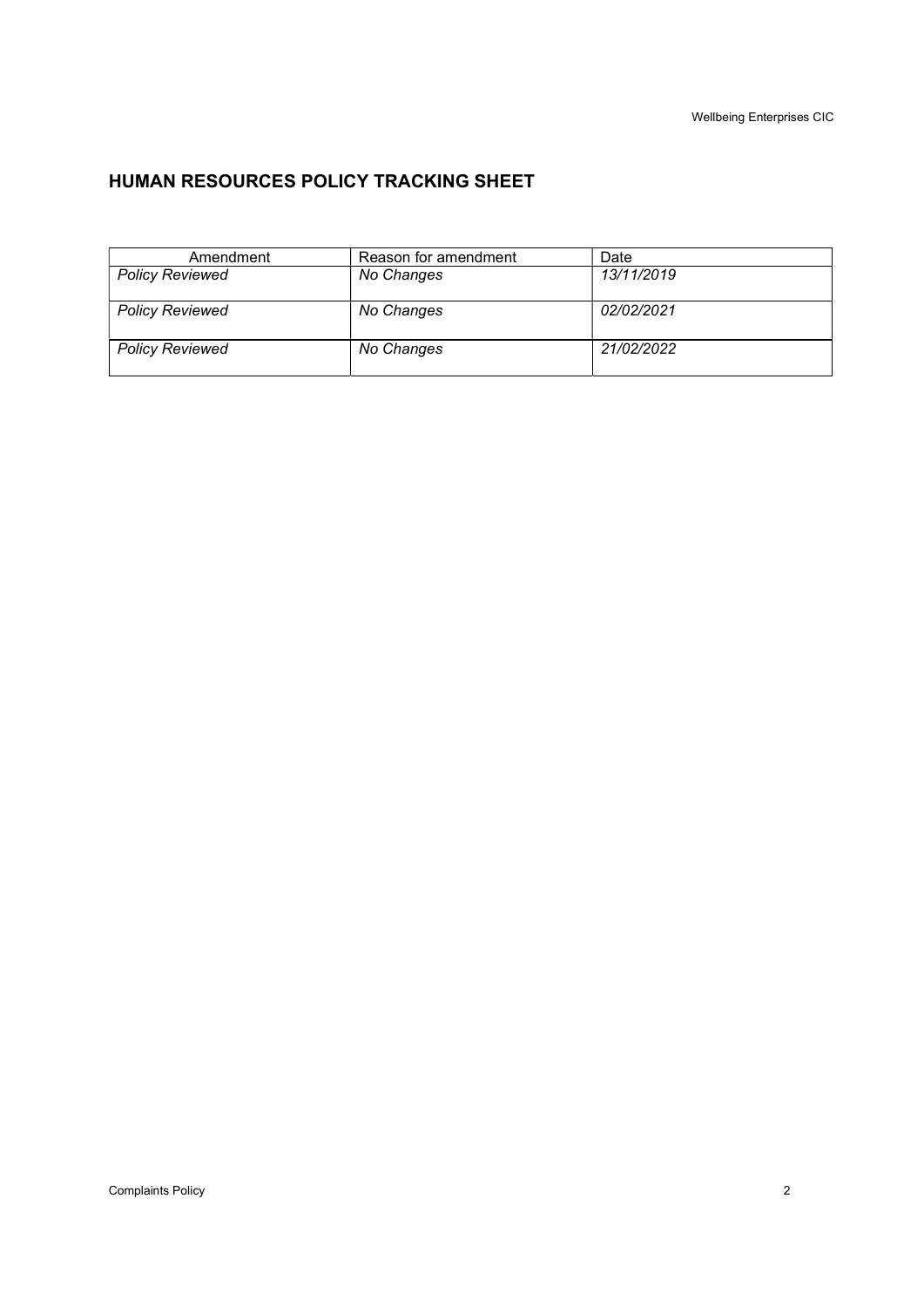# Complaints Policy

# 1. Statement of intent

Wellbeing Enterprises CIC acknowledges the right of people engaging with our services to receive a quality service that meets their individual needs and to complain if they are unhappy about the service delivered. Wellbeing Enterprises CIC also recognises that our ability to meet all the needs presented is severely constrained by lack of resources or contract restrictions, therefore complaints may need to be seen within this context.

This complaints procedure applies to complaints about the service Wellbeing Enterprises CIC offers to members of the public. It does not apply to complaints from staff members/volunteers/Directors or other employees.

The principles underlying the Complaints procedure:

1. Openness - complaints will be fully investigated and recorded, all parties kept informed and the procedure publicised. Any member of staff referred to will be given the chance to comment or answer any allegations, although where there is a case of misconduct any complaint about a staff member will be dealt with under the staff disciplinary procedures. Complaints regarding members will be considered by a sub-committee of the Board of **Directors** 

2. Confidentiality - the complainant may wish to remain anonymous. If this is likely to limit the ability to follow up the complaint, the complainant will be told this and given assurances that any information s/he gives will only be used for the purpose it is given and not shared with anyone else except with his/her permission. Information contained in an anonymous complaint cannot be used at any stage of any disciplinary procedure.

3. Support for complainants - complainants will be offered information about how to get support from an independent source in putting their complaint e.g. User group or Citizens Advice Bureau.